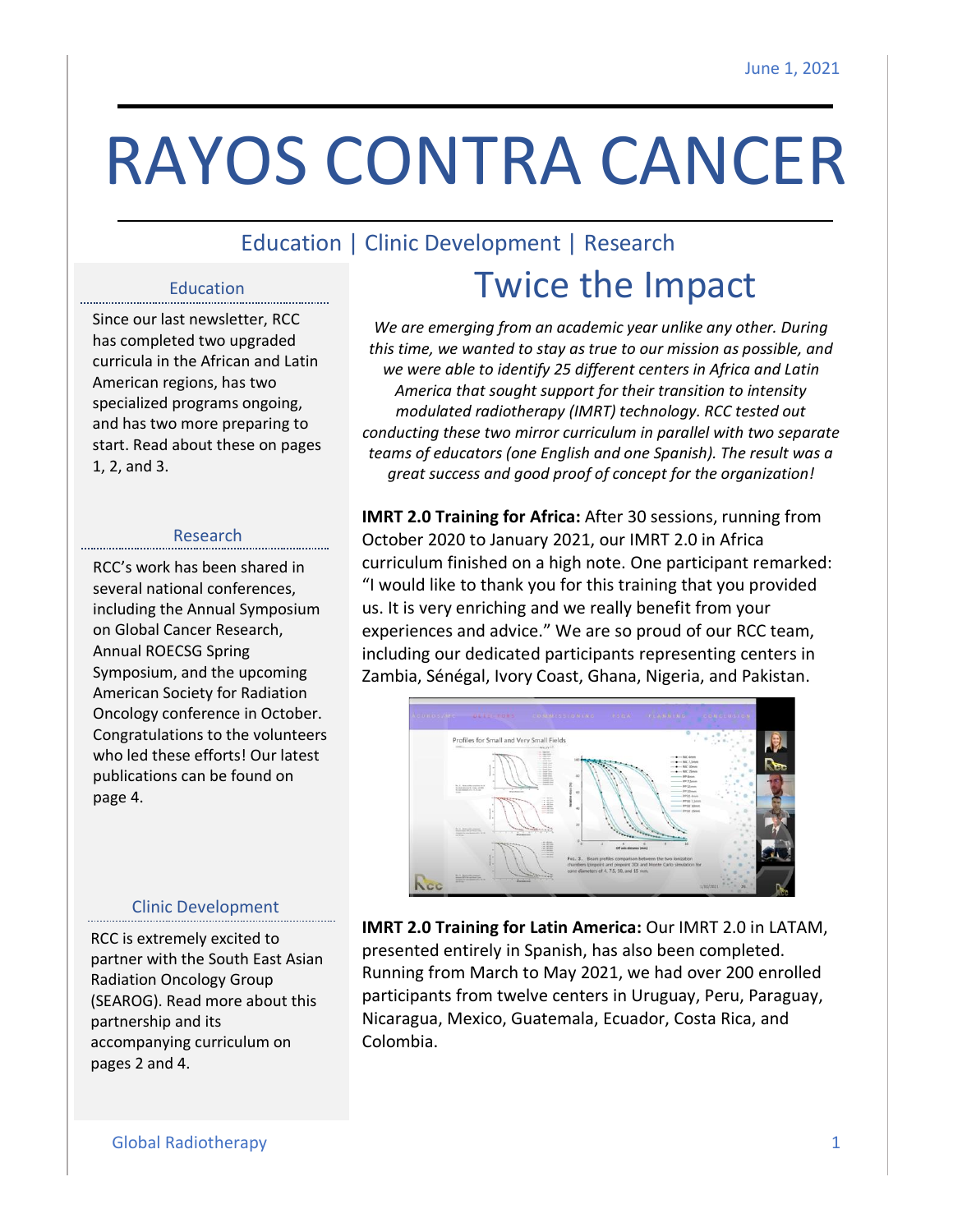### From one H&N to another!



After finishing our first training program in the Philippines, RCC hopped at the chance to continue spreading its Head & Neck Contouring and Plan Evaluation training program in the blink of an eye! This program is now being administered in Southeast Asia, thanks to our great partners from the South East Asia Radiation Oncology Group (SEAROG). We are proud to incorporate two head and neck experts from the region, Dr. Imjai

Chitapanarux and Dr. Soong Yoke Lim, as well as Dr. Soehartati Gondhowiardjo to share a lifetime of experience for learners and rising leaders. This curriculum contains built-in practical contouring sessions for each participant to contour their own case and make progress throughout the duration of the curriculum. The curriculum is almost fully completed now, with interactive questions (as pictured below) incorporated into each teaching session!



#### 3. If you had to choose ONE, what do you like most about radiation oncology?

| I love mastering the science and technology                      | $(25)$ 32% |
|------------------------------------------------------------------|------------|
| I love taking care of cancer patients                            | (43) 55%   |
| I love the lifestyle and salary                                  | (5)6%      |
| My parents made me become a doctor and this one was<br>available | (4)5%      |
| I want to be a research leader                                   | (1) 1%     |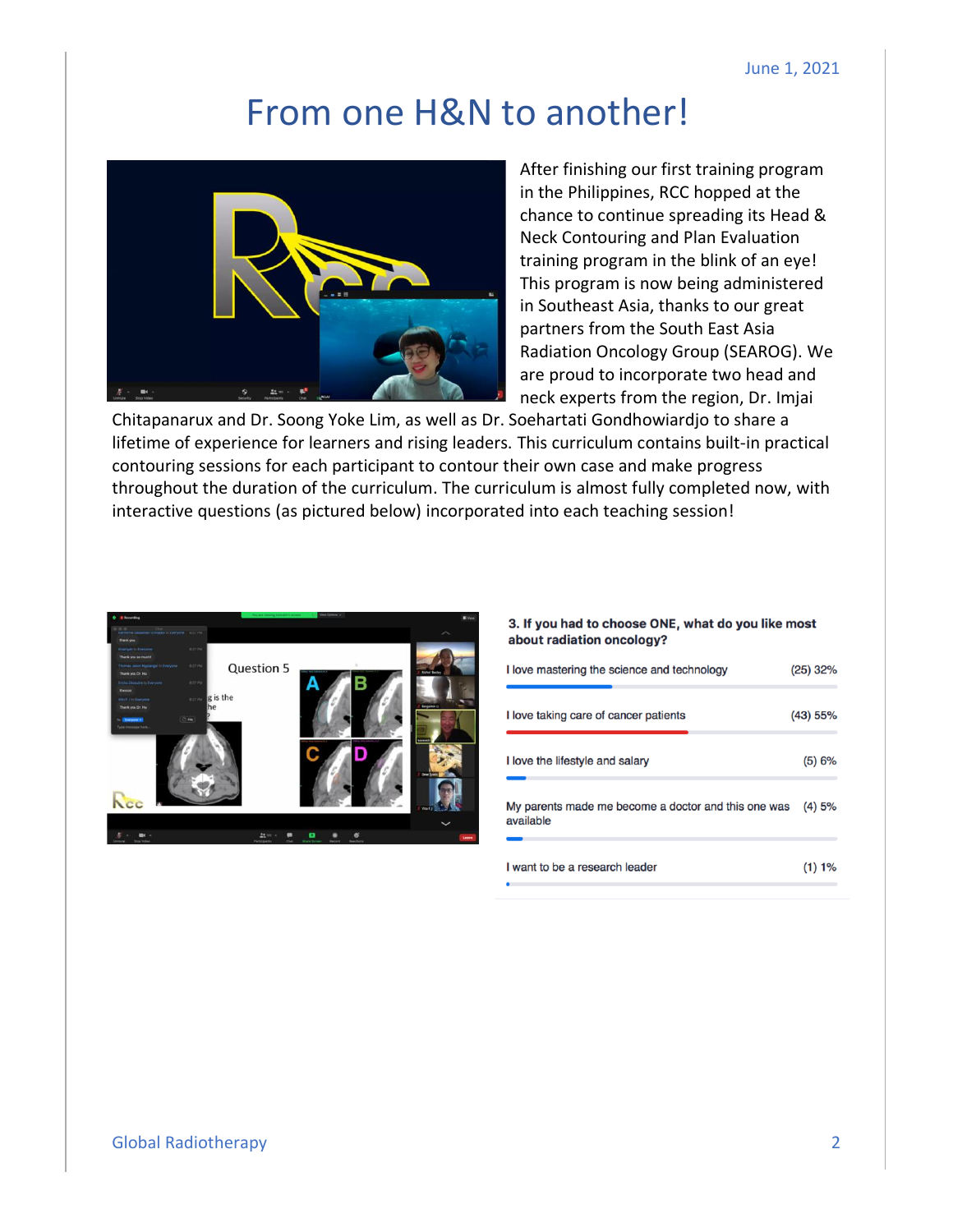#### June 1, 2021 RCC Supports Radiation Therapists

*There is a current renaissance of technology advancement in many regions of the world. However, with rapid accumulation of high tech, it is hard to keep up with new education and training efforts. Many radiation therapists (RTTs) are expected to simply "learn on the job". We think that patients deserve the best, and this means honoring therapists as equal partners on the team. We are proud to announce our three-staged strategy for RTT training in 2021. Thank you to Elaine Herbert, lead educator, for designing these courses.*



**1. Advanced IMRT for RTTs in Latin America: With the support of over a dozen RTT leaders from nine Latin American countries,** RCC's newest curriculum is currently ongoing! The program is designed from the perspective of RTTs seeking to learn and master IMRT, and includes radiation oncologist, medical physicist, and RTT educators. With over 400 participants from 9 countries enrolled, this curriculum started in May and will run to September 2021.

**2. 3D/IMRT Advancement for RTTs in English-speaking Africa:** Leveraging the work of our dedicated LATAM team, a second team of English-speaking educators will help to implement this curriculum tailored for the English-speaking African region. Beginning summer 2021, this exciting curriculum will be conducted with the help of RCC University chapter Albert Einstein College of Medicine. An enrolled participant commented, "Thank you for this once-in-a-lifetime opportunity!" … Well, we hope this is more than a once-in-a-lifetime chance for selfimprovement for all involved!

3. **3D/IMRT Advancement for RTTs in Francophone Africa:** The French version will be RCC's first curriculum in that language and provides the opportunity to engage with a new group of educators. We are delighted to meet and welcome new volunteers from ESTRO and from Morocco. With the creation of education in the native tongue of all staff, we are excited for this to expand the accessibility of RCC programs to more providers around the world!